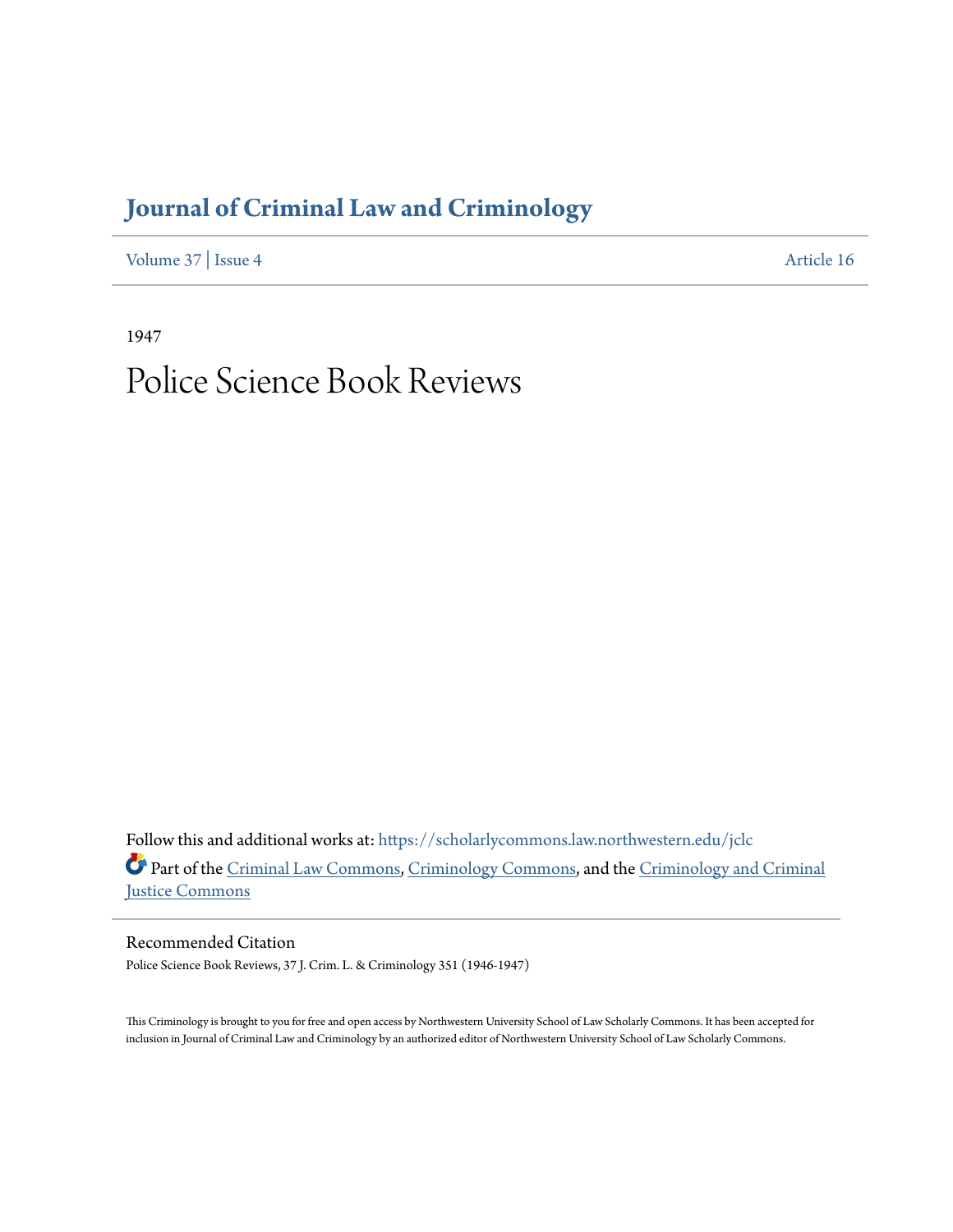## **POLICE SCIENCE BOOK REVIEWS**

## Edited **by Ralph** F. Turner\*

POISONS, THEIR PROPERTIES, CHEMICAL IDENTIFICATION, SYMPTOMS AND **EMERGENCY** TREATMENTs. **By** Vincent **J.** Brookes and Hubert **N.**

Alyea. **D.** Van Nostrand Co., Inc. New York. 1946. **Pp. 209, \$3.00.** This book on poisons presents a new approach to this subject. It

is apparent that its primary purpose is to familiarize law enforcement agencies with the various problems that may come up during a poison investigation. In this respect it does an excellent **job.** Its style and organization are well worked out The sections on poison investigation, basic information for the investigator and emergency information for immediate reference are particularly good and the glossary of definition of technical terms will be found most helpful.

In the section on special properties of poisons, the general information is good, but the subdivision describing the tests for identification is disappointing. The tests given are too elementary and far from specific in many cases to justify positive identification. The information in some instances might even be misleading to anyone other than a trained analyst.

It is the reviewer's opinion that judgment on preliminary identity of poison would be more satisfactorily made **by** symptoms and history of the case in those rare cases where immediate decisions must be made, rather than going through the motions of an analysis that may be inaccurate. This is tricky work even for a trained toxicologist.

Except for the criticism on identification, the reviewer considers this a well-written and easily understood book on the problems encountered in poisoning.

Toxicologist **SDNEY KAYE.** 

St. Louis, Missouri Police Department.

**ARREST, SEARCH AND** SEIZuRE. **By** Hubert **E.** Dax and Brooke Tibbs. Milwaukee: Hammersmith-Kortmeyer Co., **Pp. xiii + 195. \$3.50.**

This is an interesting volume on a subject of exceptional importance in the field of law enforcement: the laws relating to arrest, search and seizure.

The volume is a joint undertaking **by** authors having experience in the practical phases of the subjects covered. Inspector Dax of the Milwaukee Police Department is a former director of the Milwaukee Police Training School, Mr. Tibbs a former Special Assistant District Attorney of Milwaukee County. Such experiences form a valued background to understanding of practical problems involved in arrests, searches and seizures and have aided in preparing a volume of particular interest to police officers and prosecutors.

Fundamentally, the volume is based upon Wisconsin law and the decisions of courts in Wisconsin. But also included are indicative references to other source materials which aid in giving value to the volume for readers in other jurisdictions. A legalistic, rather than philosophic point of view prevails throughout the volume. It has been the intent of the authors in discussing specific phases of the volume's subject matter to state the statute or principle governing thereof, thence to turn attention to decisions interpreting them. In so

\* Laboratory Supervisor, Police Department, Kansas City, Mo.